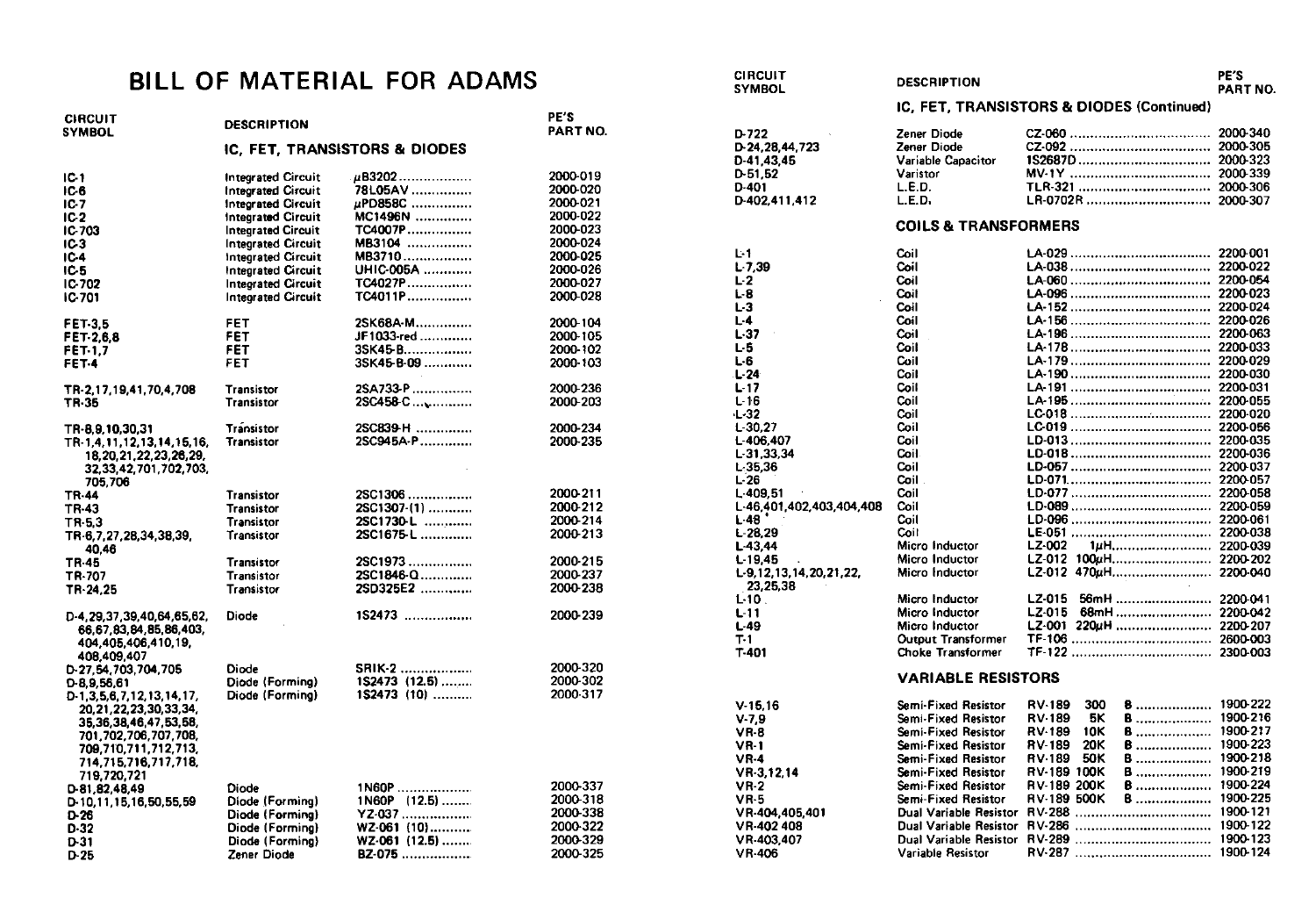| <b>CIRCUIT</b><br><b>SYMBOL</b>            | <b>DESCRIPTION</b>                        |                                       | PE'S<br>PART NO.     | <b>CIRCUIT</b><br><b>SYMBOL</b>                                   | <b>DESCRIPTION</b>                                     |                              |                   | PE'S<br>PART NO.     |
|--------------------------------------------|-------------------------------------------|---------------------------------------|----------------------|-------------------------------------------------------------------|--------------------------------------------------------|------------------------------|-------------------|----------------------|
|                                            |                                           | <b>VARIABLE RESISTORS (Continued)</b> |                      | <b>RESISTORS (Continued)</b>                                      |                                                        |                              |                   |                      |
| <b>VR-401</b>                              | Variable Resistor                         | RV-193                                | 1900-125             | R-68.126                                                          | <b>Carbon Resistor</b>                                 | 820 ohm 1/8W                 | Л                 | 1900-060             |
|                                            | <b>RESISTORS</b>                          |                                       |                      | R-14,123,55,69,86,100,<br>133, 145, 157, 159, 165,<br>184.185.202 | <b>Carbon Resistor</b>                                 | 1K ohm 1/8W                  | J.                | 1900 015             |
| R-107                                      | <b>Metalized Resistor</b>                 | $2.2$ ohm<br><b>2W</b>                | 1900-321<br>κ        | R-13, 19, 21, 23, 44, 127, 128                                    | <b>Carbon Resistor</b>                                 | 1.5K ohm 1/8W                | J.                | 1900-016             |
| R-251                                      | <b>Metalized Resistor</b>                 | 22 ohm<br>2W                          | 1900-318<br>к        | R-66.102.114.120.134.                                             | <b>Carbon Resistor</b>                                 | 2.2K ohm 1/8W                | J.                | 1900-018             |
| R 112                                      | <b>Metalized Resistor</b>                 | 33 ohm<br>1W                          | 1900-319<br>κ        | 140.173.139                                                       |                                                        |                              |                   |                      |
| R-161,714                                  | <b>Metalized Resistor</b>                 | 1W<br>56 ohm                          | 1900-311<br>ĸ        | R-10,83,146                                                       | <b>Carbon Resistor</b>                                 | 2.7K ohm 1/8W                | J                 | 1900-043             |
| R-180.181                                  | <b>Metalized Resistor</b>                 | 100 ohm<br>1W                         | 1900-320             | R-51,59,62,77,92,96,116,                                          | <b>Carbon Resistor</b>                                 | 3.3K ohm 1/8W                | U.                | 1900-019             |
| R-113                                      | <b>Metalized Resistor</b>                 | 150 ohm<br>1W                         | 1900-313             | 135                                                               |                                                        |                              |                   |                      |
| R-108                                      | <b>Carbon Resistor</b>                    | 180 ohm 1/2W                          | 1900-539             | R-9,84,90,91,101,117,162                                          | Carbon Resistor                                        | 4.7K ohm 1/8W                | J                 | 1900-020             |
| R-232                                      | Carbon Resistor                           | 10 ohm 1/4W                           | 1900-093             | R-4,11,27,37,45,137,163                                           | Carbon Resistor                                        | 5.6K ohm 1/8W                | J.                | 1900-021             |
| R-205                                      | Carbon Resistor                           | 2.2 ohm 1/4W                          | 1900-091             | R-175                                                             | <b>Carbon Resistor</b>                                 | 8.2K ohm 1/8W                | J                 | 1900-081             |
| R-206                                      | Carbon Resistor                           | 5.6 ohm 1/4W                          | 1900-068             | R-2.24.47.48.49.54.61.64.                                         | <b>Carbon Resistor</b>                                 | 10K ohm 1/8W                 | $\mathbf{J}$      | 1900-023             |
| R-713                                      | <b>Carbon Resistor</b>                    | 56 ohm 1/4W                           | 1900-096             | 70,76,81,87,89,98,144,                                            |                                                        |                              |                   |                      |
| R-204                                      | Carbon Resistor                           | 47 onm 1/4W                           | 1900-095             | 156.164.167.171.192.                                              |                                                        |                              |                   |                      |
| R-29,95,712,248,242,244                    | Carbon Resistor                           | 220 ohm 1/4W<br>330 ohm 1/4W          | 1900-501<br>1900-513 | 203                                                               |                                                        |                              |                   |                      |
| R-221, 226, 715, 716                       | <b>Carbon Resistor</b>                    | 470 ohm 1/4W                          | 1900-538             | R-149.158                                                         | Carbon Resistor<br><b>Carbon Resistor</b>              | 15K ohm 1/8W<br>22K ohm 1/8W | л<br>$\mathbf{I}$ | 1900-024             |
| R-216                                      | Carbon Resistor                           | 560 ohm 1/4W                          | 1900-503             | R-26.104.136.172                                                  |                                                        | 27K ohm 1/8W                 |                   | 1900-025             |
| R-222,709                                  | <b>Carbon Resistor</b><br>Carbon Resistor | 820 ohm 1/4W                          | 1900-602             | R-78.147<br>R-99                                                  | <b>Carbon Resistor</b><br><b>Carbon Resistor</b>       | 33K ohm 1/8W                 | J                 | 1900-044             |
| R-176,177                                  | <b>Carbon Resistor</b>                    | 1K ohm 1/4W                           | 1900-504             | R-30,148                                                          | Carbon Resistor                                        | 47K ohm 1/8W                 | J.                | 1900-026             |
| R-8,12,245,706,231                         | <b>Carbon Resistor</b>                    | 1.2K ohm 1/4W                         | 1900-505             | R-82,106,194,195                                                  | Carbon Resistor                                        | 56K ohm 1/8W                 | J                 | 1900-027<br>1900-028 |
| R-717                                      | <b>Carbon Resistor</b>                    | 1.5K ohm 1/4W                         | 1900-506             | R-53.191                                                          | <b>Carbon Resistor</b>                                 | 68K ohm 1/8W                 | л                 | 1900-029             |
| R-20,130                                   | <b>Carbon Resistor</b>                    | 2.2K ohm 1/4W                         | 1900-508             | R-5.35.58.75.106.190                                              | <b>Carbon Resistor</b>                                 | 100K ohm 1/8W                |                   | 1900-545             |
| R-103,209                                  | Carbon Resistor                           | 3.3K ohm 1/4W                         | 1900-510             | R-39,42,124                                                       | Carbon Resistor                                        | 150K ohm 1/8W                | $\mathbf{I}$      | 1900-030             |
| R-31,57                                    | <b>Carbon Resistor</b>                    | 4.7K ohm 1/4W                         | 1900-512             | R-34.38.40.50.73                                                  | Carbon Resistor                                        | 220K ohm 1/8W                | п                 | 1900-032             |
| R-80,708<br>R-143, 155, 138, 121           | <b>Carbon Resistor</b>                    | 5.6K ohm 1/4W                         | 1900-526             | R-88                                                              | <b>Carbon Resistor</b>                                 | 270K ohm 1/8W                | J.                | 1900-083             |
| R-701,703,704 710,711,                     | <b>Carbon Resistor</b>                    | 10K ohm 1/4W                          | 1900-516<br>$\cdot$  | R-160                                                             | Carbon Resistor                                        | 1M ohm 1/8W                  | J.                | 1900-085             |
| 193.187.720                                |                                           |                                       |                      | R-43                                                              | <b>Carbon Resistor</b>                                 | 1.5M ohm 1/8W                | J.                | 1900-035             |
| R 150,252                                  | <b>Carbon Resistor</b>                    | 33K ohm 1/4W                          | 1900-066             |                                                                   |                                                        |                              |                   |                      |
| R-721,722,93,246                           | <b>Carbon Resistor</b>                    | 56K ohm 1/4W                          | 1900-067             |                                                                   | <b>CAPACITORS</b>                                      |                              |                   |                      |
| R-122                                      | <b>Carbon Resistor</b>                    | 15K ohm 1/4W                          | 1900-517             | C-52                                                              |                                                        | $1\mu$ F                     | 25V M.            | 1800-606             |
| R-213,705,707,241                          | <b>Carbon Resistor</b>                    | 100K ohm 1/4W                         | 1900-523<br>1900-525 | C-179.701.702                                                     | <b>Tantalum Condenser</b><br><b>Tantalum Condenser</b> | $2.2\nu$ F                   | 25V M.            | 1800-603             |
| R-243                                      | <b>Carbon Resistor</b>                    | 150K ohm 1/4W                         | 1900-546             | C-88                                                              | <b>Tantalum Condenser</b>                              | 4.7 <sub>u</sub> F           | 25V M.            | 1800-607             |
| R-719                                      | <b>Carbon Resistor</b>                    | 220K ohm 1/4W<br>1.8M ohm 1/4W        | 1900-547             | C-140,141                                                         | <b>Tantalum Condenser</b>                              | $10\mu F$                    | 6.3V M.           | 1800-602             |
| R-702                                      | <b>Carbon Resistor</b>                    | 4.7M ohm 1/4W                         | 1900-548             | C 77,78,79                                                        | <b>Electrolytic Condenser</b>                          | $0.47\mu F$                  | 50V               | 1800 301             |
| R-718                                      | Carbon Resistor<br><b>Carbon Resistor</b> | 2.2M ohm 1/4W                         | 1900-549             | C-35, 58, 84, 98, 126, 158,                                       | <b>Electrolytic Condenser</b>                          | 1uF                          | 50V               | 1800-302             |
| R-3                                        | Carbon Resistor                           | 560 ohm 1/8W                          | 1900-075             | 199,224,226,44                                                    |                                                        |                              |                   |                      |
| R-174                                      | Carbon Resistor                           | 220K ohm 1/8W                         | 1900-550             | C-55.211                                                          | <b>Electrolytic Condenser</b>                          | $2.2\nu$ F                   | 25V               | 1800-303             |
| R-247<br>R-230                             | <b>Carbon Resistor</b>                    | 1 ohm 1/8W                            | 1900-543             | C-67.68.97.218                                                    | <b>Electrolytic Condenser</b>                          | 4.7 <sub>μ</sub> F           | 25V               | 1800-304             |
| R-97, 182, 186                             | Carbon Resistor                           | 10 ohm 1/8W                           | 1900-006             | C-42,43,63,69,87,99,714,                                          | <b>Electrolytic Condenser</b>                          | 10uF                         | $16V$             | 1800-306             |
| R-179.199                                  | <b>Carbon Resistor</b>                    | 15 ohm 1/8W                           | 1900-053             | 710                                                               |                                                        |                              |                   |                      |
| R-228                                      | Carbon Resistor                           | 22 ohm 1/8W                           | 1900-551             | C 14,706                                                          | <b>Electrolytic Condenser</b>                          | $33u$ F                      | $10V$             | 1800-323             |
| R-25                                       | <b>Carbon Resistor</b>                    | 47 ohm 1/8W                           | 1900-008             | C.89,92                                                           | <b>Electrolytic Condenser</b>                          | 33µF                         | $16V$             | 1800-307             |
| R-63                                       | <b>Carbon Resistor</b>                    | 56 ohm 1/8W                           | 1900-041             | C-47,49,50,59,66,76,120                                           | <b>Electrolytic Condenser</b>                          | $47\mu$ F                    | $10V$             | 1800-324             |
| R-105                                      | <b>Carbon Resistor</b>                    | 68 ohm 1/8W                           | 1900-076             | C-101                                                             | <b>Electrolytic Condenser</b>                          | $100\mu F$                   | $10V$             | 1800-310             |
| R-118.119.168.169.189.22                   | <b>Carbon Resistor</b>                    | 100 ohm 1/8W                          | 1900-009<br>1        | C-102.135                                                         | <b>Electrolytic Condenser</b>                          | 220µF                        | $10V$             | 1800-325             |
| R 1.33.52.65.67.71.74.94,                  | <b>Carbon Resistor</b>                    | 220 ohm 1/8W                          | 1900-010<br>Л        | C-81                                                              | <b>Electrolytic Condenser</b>                          | $220\mu$ F                   | $16V$             | 1800-314             |
| 131, 141, 142, 154, 188,                   |                                           |                                       |                      | C 104                                                             | <b>Electrolytic Condenser</b>                          | 330uF                        | $10V$             | 1800-326             |
| 196.15                                     |                                           |                                       |                      | C-103                                                             | <b>Electrolytic Condenser</b>                          | 470µF                        | $10V$             | 1800-330             |
| R-32.46.60.183                             | Carbon Resistor,                          | 330 ohm 1/8W                          | 1900-011             | C-95,94                                                           | <b>Electrolytic Condenser</b>                          | 470uF                        | $16V$             | 1800-309             |
| R-111                                      | Carbon Resistor,                          | 390 ohm 1/8W                          | 1900-079<br>Л        | C 107                                                             | <b>Electrolytic Condenser</b>                          | 1000µF                       | $16V$             | 1800-328             |
| R-17,28,36,72,125,110,200 Carbon Resistor, |                                           | 470 ohm 1/8W                          | 1900-012             | C-60,110.275,39                                                   | Aluminum Solid Condenser                               | $0.1 \mu F$                  | 16V M.            | 1800-501             |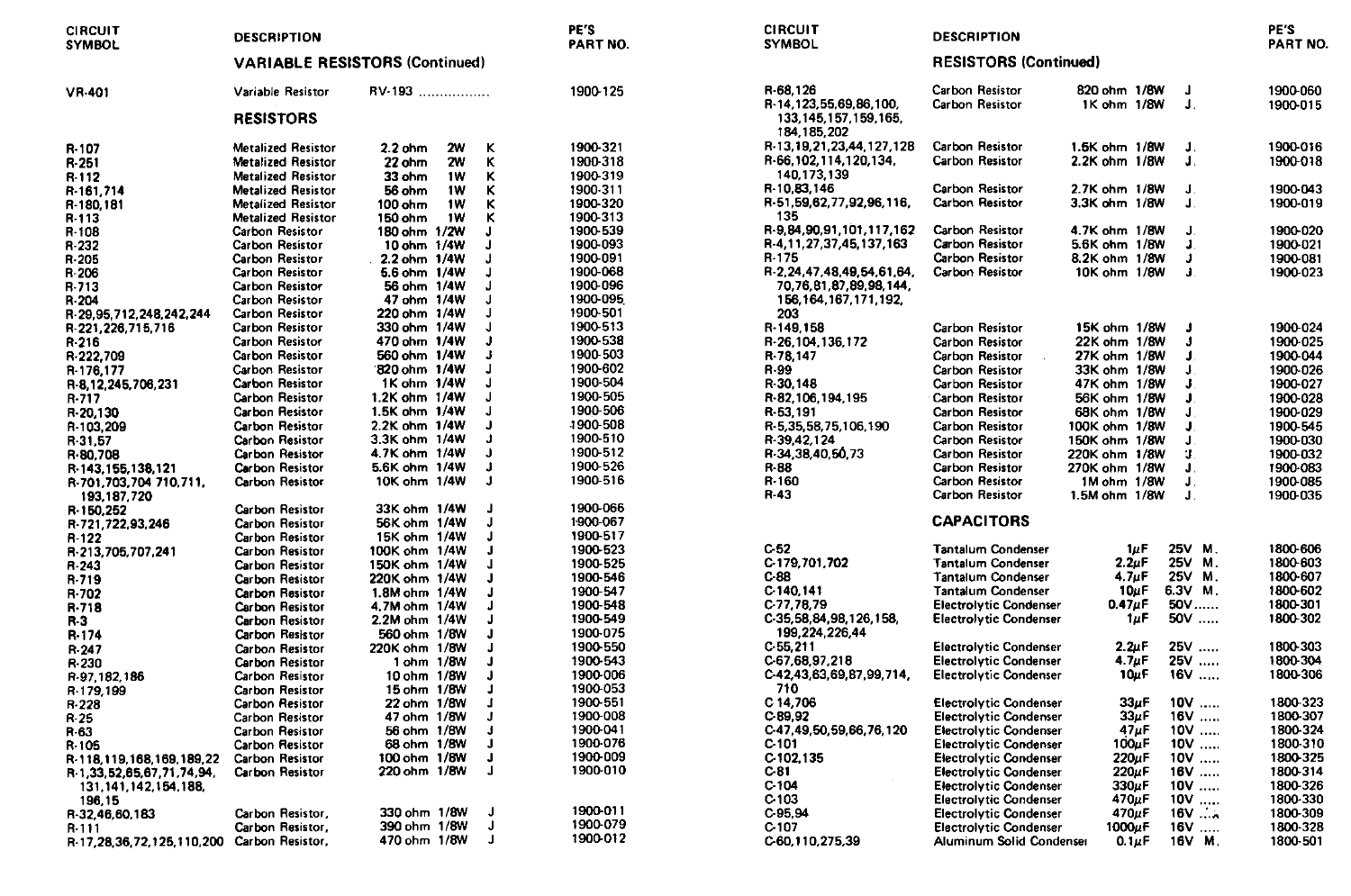| <b>CIRCUIT</b><br><b>SYMBOL</b>                                   | <b>DESCRIPTION</b>            |                      |       |                     | PE'S<br>PART NO. | <b>CIRCUIT</b><br>SYMBOL                                                | <b>DESCRIPTION</b>                     |                                                       | PE'S<br>PART NO.     |
|-------------------------------------------------------------------|-------------------------------|----------------------|-------|---------------------|------------------|-------------------------------------------------------------------------|----------------------------------------|-------------------------------------------------------|----------------------|
|                                                                   | <b>CAPACITORS (Continued)</b> |                      |       |                     |                  |                                                                         | <b>CAPACITORS (Continued)</b>          |                                                       |                      |
| C-17,80,83,131,200,210,<br>240                                    | <b>Mytar Condenser</b>        | $0.01\mu$ F          | 50V K |                     | 1800-407         | C-403,405,406,407,408<br>C-19, 20, 21, 22, 28, 33, 34, 41,              | Ceramic Condenser<br>Ceramic Condenser | $0.01\mu$ F<br>50V Z ZF.<br>$0.022\mu F$<br>50V Z ZF. | 1800-112<br>1800-079 |
| C 23, 51, 72, 74, 86                                              | <b>Mylar Condenser</b>        | $0.022 \mu F$        | 50V K |                     | 1800 408         | 57.100.105.106.109.                                                     |                                        |                                                       |                      |
| C-703,704                                                         | <b>Mylar Condenser</b>        | $0.033\mu F$         | 50V K |                     | 1800-418         | 118, 146, 156, 193, 196,                                                |                                        |                                                       |                      |
| C 18, 25, 26, 27, 29, 30, 31,<br>40,64,85,121,157,194,<br>198,259 | <b>Mylar Condenser</b>        | $0.039\mu F$         | 50V K |                     | 1800-409         | 202, 206, 215, 216, 217,<br>219, 220, 223, 227, 228,<br>248,708,709,713 |                                        |                                                       |                      |
| C-61,62,82,169,401,245                                            | <b>Mylar Condenser</b>        | $0.047 \mu F$        |       | 50V K               | 1800-411         | C-221.287.409.410.                                                      | <b>Ceramic Condenser</b>               | $0.1\mu F$<br>50V Z ZF.                               |                      |
| C-71                                                              | <b>Mylar Condenser</b>        | 0.068uF              |       | 50V K               | 1800-410         | 213,233                                                                 |                                        |                                                       |                      |
| C-73, 75, 91, 96, 133, 134,<br>175, 188, 191, 231, 153            | <b>Mylar Condenser</b>        | $0.1 \mu F$          |       | 50V K               | 1800-412         | CT-1,2,3,4,5,6,7                                                        | <b>Trimmer Condenser</b>               | <b>CV-020</b><br>20P                                  | 1800-203             |
| $C$ 168                                                           | Ceramic Condenser             | 0.5 <sub>D</sub> F   |       | 50V C CH.           | 1800-002         |                                                                         |                                        |                                                       |                      |
| C 117,155                                                         | Ceramic Condenser             | 1oF                  |       | 50V C CH.           | 1800-003         | RR-401.402                                                              | <b>Compound Parts</b>                  | <b>HA 008</b><br>680 ohm x 7                          | 1900-402             |
| C-37                                                              | Ceramic Condenser             | 2pF                  |       | 50V C CH.           | 1800-004         | RR-701                                                                  | <b>Compound Parts</b>                  | HA-016                                                | 1900-404             |
| C.32,288                                                          | <b>Ceramic Condenser</b>      | 5pF                  |       | 50V D CH            | 1800-095         | CC-1.2                                                                  | <b>Compound Parts</b>                  | HA-003                                                | 1800-103             |
| C-143                                                             | Ceramic Condenser             | 7pF                  |       | 50V D CH            | 1800-058         |                                                                         |                                        |                                                       |                      |
| C 271,36                                                          | <b>Ceramic Condenser</b>      | 3pF                  |       | 50V C CH.           | 1800-094         |                                                                         | <b>CRYSTALS</b>                        |                                                       |                      |
| C-116, 130, 139, 150, 154                                         | <b>Ceramic Condenser</b>      | 10oF                 |       | 50V J CH.           | 1800-059         |                                                                         |                                        |                                                       |                      |
| C 111,112                                                         | Ceramic Condenser             | 18oF                 | 50V   | $\mathbf{J}$<br>CH. | 1800-060         | $X-1$                                                                   | Crystal                                | QX-017                                                | 2100-004             |
| C 54                                                              | <b>Ceramic Condenser</b>      | 22pF                 |       | 50V J CH            | 1800-061         | $X-2$                                                                   | Crystal                                | QX-054                                                | 2100-005             |
| C-236.244                                                         | <b>Ceramic Condenser</b>      | 33pF                 | 50V J | CH.                 | 1800-062         | $X-5$                                                                   | Crystal                                | QX-080                                                | 2100-009             |
| C 1,163,274                                                       | Ceramic Condenser             | 39 <sub>0</sub> F    |       | 50V J CH.           | 1800-063         | $X-4$                                                                   | Crystal                                | QX-081-001                                            | 2100-006             |
| C-7,45,122,123,242                                                | Ceramic Condenser             | 47pF                 | 50V   | J.<br>CH.           | 1800-064         | X-6                                                                     | Crystal                                | QX-081-002                                            | 2100-007             |
| C 24.174.176                                                      | <b>Ceramic Condenser</b>      | 56pF                 | 50V J | CH.                 | 1800-065         | $X-3$                                                                   | Crystal                                | QX-081-003                                            | 2100-008             |
| C-257,93,142,164                                                  | Ceramic Condenser             | 68pF                 |       | 50V J CH            | 1800-066         |                                                                         |                                        |                                                       |                      |
| C 280                                                             | Ceramic Condenser             | 27 <sub>D</sub> F    |       | 50V J CH.           | 1800-099         |                                                                         | <b>MISCELLANEOUS</b>                   |                                                       |                      |
| C 115.268                                                         | Ceramic Condenser             | 100 <sub>p</sub> F   |       | 50V K CH.           | 1800-067         |                                                                         |                                        |                                                       |                      |
| C 184                                                             | <b>Ceramic Condenser</b>      | 82pF                 |       | 50V J CH            | 1800-097         | FT-1                                                                    | <b>Crystal Filter</b>                  | FL-001                                                | 2100-001             |
| C 165                                                             | Ceramic Condenser             | 180pF                |       | 50V K CH.           | 1800-069         | FT-2                                                                    | <b>Crystal Filter</b>                  | FL-046                                                | 2100-002             |
| C-173                                                             | Ceramic Condenser             | 220pF                |       | 50V K RH.           | 1800-098         | <b>S-405</b>                                                            | Rotary Switch (CH)                     | SR-190                                                | 3000-108             |
| $C-258$                                                           | Ceramic Condenser             | 330 <sub>D</sub> F   | 50V   | K SL.               | 1800-040         | S-403                                                                   | Rotary Switch (Meter)                  | SR-187                                                | 3000-109             |
| C-38                                                              | Ceramic Condenser             | 330 <sub>p</sub> F   |       | 50V K UJ.           | 1800-071         | S-402                                                                   | Push Switch(Mode, PA, ANL) SW-109      |                                                       | 3000-006             |
| C 167                                                             | Ceramic Condenser             | 390 <sub>p</sub> F   |       | 50V K UJ.           | 1800-072         | S-404                                                                   | Push Switch (scan)                     | SW-118                                                | 3000-007             |
| C 170                                                             | Ceramic Condenser             | 470pF                |       | 50V K UJ.           | 1800-073         | SP-401                                                                  | Speaker                                | SP-049                                                | 3100-006             |
| C-B.                                                              | <b>Ceramic Condenser</b>      | 100pF                |       | 50V K SL.           | 1800-052         | M-401, PL-401                                                           | <b>Meter</b>                           | MT-143                                                | 2900-008             |
| $C-269$                                                           | Ceramic Condenser             | 250 <sub>p</sub> F   |       | 50V K SL.           | 1800-109         | Relay 1                                                                 | Relav                                  | RL-027                                                | 2400-002             |
| C-128,137,148                                                     | Ceramic Condenser             | 220pF                |       | 50V K SL.           | 1800-054         | <b>MIC</b>                                                              | Microphone                             | MK-070                                                | 3200-003             |
| $C-125$                                                           | <b>Ceramic Condenser</b>      | 270oF                |       | 50V K SL.           | 1800-075         | $J-401$                                                                 | Antenna Connector                      | JK-068                                                | 1100-018             |
| C-127, 136, 147, 270                                              | Ceramic Condenser             | 470pF                |       | 50V K SL.           | 1800-074         | J-402                                                                   | <b>Metal Consent</b>                   | JK-072                                                | 1100-007             |
| C-9.113.114.255.711.                                              | <b>Ceramic Condenser</b>      | $0.001\mu F$         |       | 50V K YB.           | 1800-110         | $J-406$                                                                 | <b>3F Consent</b>                      | JK-052                                                | 1100-003             |
| 712,415,416                                                       |                               |                      |       |                     |                  | J-403,404                                                               | Jack                                   | JK-010                                                | 1100-001             |
| C-10.11.12.13.243.285.                                            | <b>Ceramic Condenser</b>      | $0.0047\mu$ F        |       | 50V K YB.           | 1800-024         | $J-410$                                                                 | L.E.D. Connector                       | JK-073-002 400m/m                                     | 1100-012             |
| 286, 159, 160, 161, 162,                                          |                               |                      |       |                     |                  | J-411                                                                   | L.E.D. Connector                       | JK-073-003 250m/m                                     | 1100-019             |
| 166, 172, 177, 178, 183,                                          |                               |                      |       |                     |                  | $J-412$                                                                 | L.E.D. Connector                       | JK-073-005                                            | 1100-020             |
| 185, 186, 187, 189, 225,                                          |                               |                      |       |                     |                  |                                                                         | <b>FPC</b>                             | JK-074                                                | 1100-017             |
| 272,222,239                                                       |                               |                      |       |                     |                  |                                                                         |                                        |                                                       | 1400-001             |
| C-266, 277, 278, 260,                                             | Ceramic Condenser             | 0.047 <sub>u</sub> F |       | 50V Z ZF            | 1800-111         |                                                                         |                                        |                                                       | 1400-002             |
| 265,282                                                           |                               |                      |       |                     |                  | TP-6,7,8,9                                                              | <b>Check Terminal</b>                  | TP-019                                                | 1100-801             |
| C 2.4.6.5.15.16.46.53.                                            | Ceramic Condenser             | 0.014F               |       | 50V K YB            | 1800-025         | TP-2.4                                                                  | <b>Check Terminal</b>                  | TP-027                                                | 1100-802             |
| 124, 129, 138, 149, 151,                                          |                               |                      |       |                     |                  |                                                                         | Fuse                                   | FS-001                                                | 2800-005             |
| 152, 190, 192, 195, 204,                                          |                               |                      |       |                     |                  |                                                                         | <b>Mica Insulation Board</b>           | YD-003-003                                            | 3400-233             |
| 205, 207, 208, 209, 214,                                          |                               |                      |       |                     |                  |                                                                         | Mica Insulation Board                  | YD-038                                                | 3400-234             |
| 247, 249, 705, 262, 261,                                          |                               |                      |       |                     |                  |                                                                         | <b>Heat Sink</b>                       | YD-035                                                | 3400-228             |
| 246                                                               |                               |                      |       |                     |                  |                                                                         | Alumina Insulation Board               | YY-027                                                | 3400-225             |
| C-250,251                                                         | Ceramic Condenser             | $0.01\mu F$          |       | 25V Z ZF            | 1800-108         |                                                                         | <b>Tight Bush</b>                      | YY-036                                                | 1100-504             |